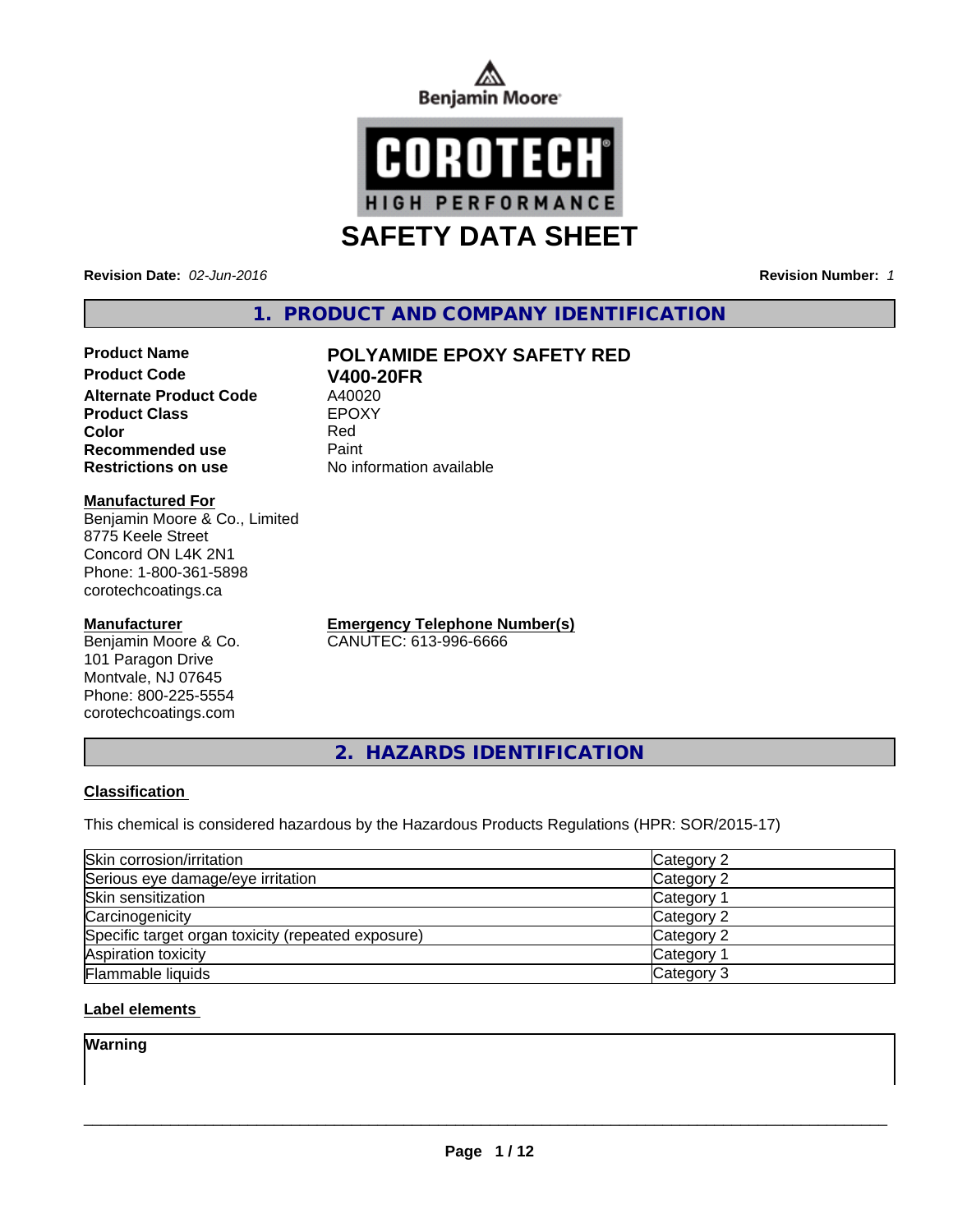#### **Hazard statements**

Causes skin irritation Causes serious eye irritation May cause an allergic skin reaction Suspected of causing cancer May cause damage to organs through prolonged or repeated exposure May be fatal if swallowed and enters airways Flammable liquid and vapor



**Appearance** liquid **Odor** solvent

#### **Precautionary Statements - Prevention**

Obtain special instructions before use

Do not handle until all safety precautions have been read and understood

Use personal protective equipment as required

Wash face, hands and any exposed skin thoroughly after handling

Contaminated work clothing should not be allowed out of the workplace

Do not breathe dust/fume/mist/vapors/spray

Keep away from heat/sparks/open flames/hot surfaces, no smoking

Keep container tightly closed

Ground/bond container and receiving equipment

Use explosion-proof electrical/ventilating/lighting/equipment

Use only non-sparking tools

Take precautionary measures against static discharge

Wear protective gloves/protective clothing/eye protection/face protection

#### **Precautionary Statements - Response**

If exposed or concerned get medical attention

**Eyes**

If in eyes rinse cautiously with water for several minutes. Remove contact lenses, if present and easy to do. Continue rinsing

If eye irritation persists get medical attention

#### **Skin**

If skin irritation or rash occurs get medical attention If on skin (or hair) take off immediately all contaminated clothing. Rinse skin with water Wash contaminated clothing before reuse

### **Ingestion**

If swallowed immediately call a POISON CENTER or physician

Do NOT induce vomiting

#### **Fire**

In case of fire use CO2, dry chemical, or foam for extinction

#### **Precautionary Statements - Storage**

Store locked up Store in a well-ventilated place. Keep cool

#### **Precautionary Statements - Disposal**

Dispose of contents/container to an approved waste disposal plant

**Other information**

No information available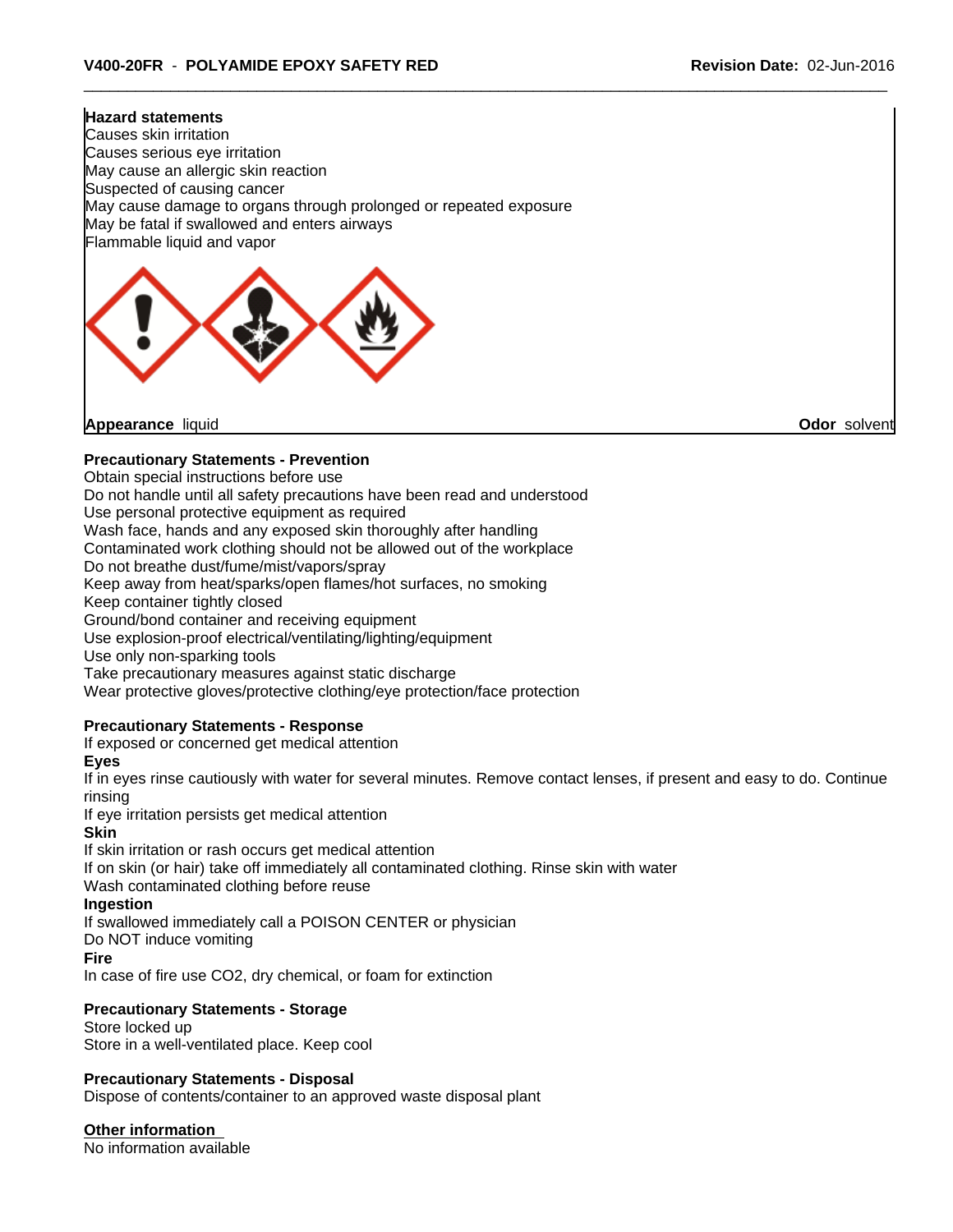#### **Other hazards**

**IMPORTANT:** Designed to be mixed with other components. Mixture will have hazards of all components. Before opening packages, read all warning labels. Follow all precautions.

**CAUTION:** All floor coatings may become slippery when wet. Where non-skid characteristics are desired, a small amount of clean sand may be added. Stir often during application.

# **3. COMPOSITION INFORMATION ON COMPONENTS**

| <b>Chemical Name</b>                       | <b>CAS-No</b>  | Weight % (max) |
|--------------------------------------------|----------------|----------------|
| Kaolin                                     | 1332-58-7      | $10 - 30%$     |
| Benzyl alcohol                             | 100-51-6       | $7 - 13%$      |
| Xylene                                     | 1330-20-7      | $5 - 10%$      |
| Propylene glycol monomethyl ether          | 107-98-2       | $5 - 10%$      |
| Solvent naphtha, petroleum, light aromatic | 64742-95-6     | $3 - 7%$       |
| Ethyl benzene                              | $100 - 41 - 4$ | - 5%           |
| 1,2,4-Trimethylbenzene                     | 95-63-6        | - 5%           |
| Triethylenetetramine                       | $112 - 24 - 3$ | $-5%$          |
| Distillates, petroleum, hydrotreated light | 64742-47-8     | - 5%           |
| Titanium dioxide                           | 13463-67-7     | $0.5 - 1%$     |

|                                        | 4. FIRST AID MEASURES                                                                                                                                                                                                      |
|----------------------------------------|----------------------------------------------------------------------------------------------------------------------------------------------------------------------------------------------------------------------------|
| <b>General Advice</b>                  | If symptoms persist, call a physician. Show this safety data<br>sheet to the doctor in attendance.                                                                                                                         |
| <b>Eye Contact</b>                     | Immediately flush with plenty of water. After initial flushing,<br>remove any contact lenses and continue flushing for at<br>least 15 minutes. Keep eye wide open while rinsing. If<br>symptoms persist, call a physician. |
| <b>Skin Contact</b>                    | Wash off immediately with soap and plenty of water<br>removing all contaminated clothes and shoes. If skin<br>irritation persists, call a physician.                                                                       |
| <b>Inhalation</b>                      | Move to fresh air. If symptoms persist, call a physician.<br>If not breathing, give artificial respiration. Call a physician<br>immediately.                                                                               |
| Ingestion                              | Clean mouth with water and afterwards drink plenty of<br>water. Do not induce vomiting without medical advice.<br>Never give anything by mouth to an unconscious person.<br>Consult a physician.                           |
| <b>Protection Of First-Aiders</b>      | Use personal protective equipment.                                                                                                                                                                                         |
| <b>Most Important Symptoms/Effects</b> | No information available.                                                                                                                                                                                                  |
| <b>Notes To Physician</b>              | Treat symptomatically.                                                                                                                                                                                                     |

**5. FIRE-FIGHTING MEASURES**

**Flammable Properties** Vapors may travel considerable distance to a source of ignition and flash back. Vapors may cause flash fire.

**Suitable Extinguishing Media Foam**, dry powder or water. Use extinguishing measures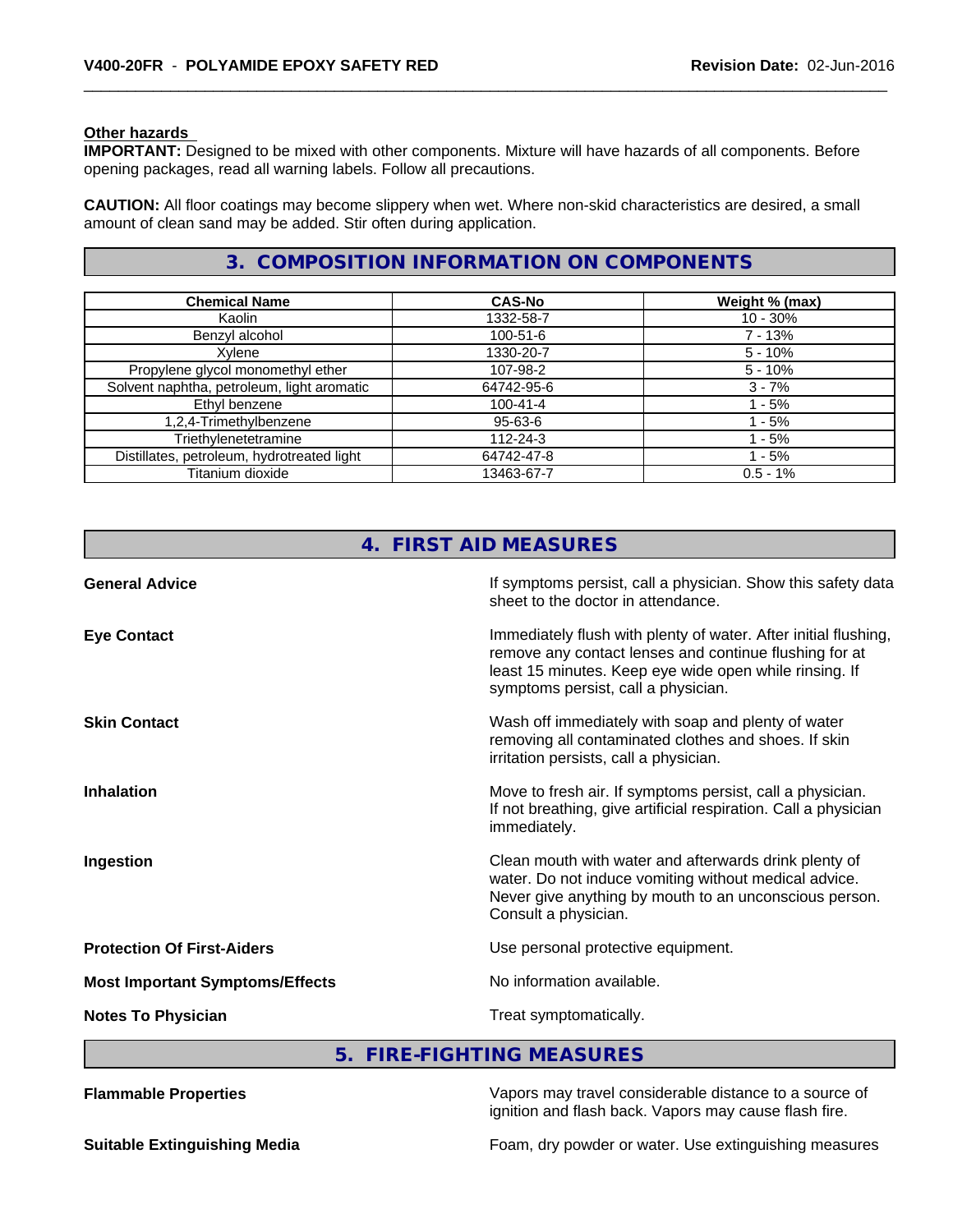|                                                                         |                                                                   |                        | surrounding environment.       | that are appropriate to local circumstances and the                                                                                                                                                                                                                                 |  |  |  |  |
|-------------------------------------------------------------------------|-------------------------------------------------------------------|------------------------|--------------------------------|-------------------------------------------------------------------------------------------------------------------------------------------------------------------------------------------------------------------------------------------------------------------------------------|--|--|--|--|
| <b>Protective Equipment And Precautions For</b><br><b>Firefighters</b>  |                                                                   |                        |                                | As in any fire, wear self-contained breathing apparatus<br>pressure-demand, MSHA/NIOSH (approved or equivalent)<br>and full protective gear.                                                                                                                                        |  |  |  |  |
| <b>Hazardous Combustion Products</b>                                    |                                                                   |                        |                                | Burning may result in carbon dioxide, carbon monoxide<br>and other combustion products of varying composition<br>which may be toxic and/or irritating.                                                                                                                              |  |  |  |  |
| <b>Specific Hazards Arising From The Chemical</b>                       |                                                                   |                        | vapors.                        | Flammable. Flash back possible over considerable<br>distance. Keep product and empty container away from<br>heat and sources of ignition. Closed containers may<br>rupture if exposed to fire or extreme heat. Thermal<br>decomposition can lead to release of irritating gases and |  |  |  |  |
| <b>Sensitivity To Mechanical Impact</b>                                 |                                                                   | No                     |                                |                                                                                                                                                                                                                                                                                     |  |  |  |  |
| <b>Sensitivity To Static Discharge</b>                                  |                                                                   | Yes                    |                                |                                                                                                                                                                                                                                                                                     |  |  |  |  |
| <b>Flash Point Data</b>                                                 | Flash Point (°F)<br>Flash Point (°C)<br><b>Flash Point Method</b> |                        | 80<br>27<br><b>PMCC</b>        |                                                                                                                                                                                                                                                                                     |  |  |  |  |
|                                                                         | <b>Flammability Limits In Air</b>                                 |                        |                                |                                                                                                                                                                                                                                                                                     |  |  |  |  |
|                                                                         | <b>Lower Explosion Limit</b><br><b>Upper Explosion Limit</b>      |                        | Not available<br>Not available |                                                                                                                                                                                                                                                                                     |  |  |  |  |
| <b>NFPA</b>                                                             | Health: 2                                                         | <b>Flammability: 3</b> | Instability: 0                 | Special: -                                                                                                                                                                                                                                                                          |  |  |  |  |
| <b>NFPA Legend</b><br>0 - Not Hazardous<br>1 - Slightly<br>2 - Moderate |                                                                   |                        |                                |                                                                                                                                                                                                                                                                                     |  |  |  |  |

- 
- 3 High
- 4 Severe

*The ratings assigned are only suggested ratings, the contractor/employer has ultimate responsibilities for NFPA ratings where this system is used.*

*Additional information regarding the NFPA rating system is available from the National Fire Protection Agency (NFPA) at www.nfpa.org.*

# **6. ACCIDENTAL RELEASE MEASURES**

| <b>Personal Precautions</b> | Remove all sources of ignition. Take precautions to<br>prevent flashback. Ground and bond all containers and<br>handling equipment. Take precautionary measures against<br>static discharges. Ensure adequate ventilation. Avoid<br>contact with skin, eyes and clothing. Use personal<br>protective equipment.  |
|-----------------------------|------------------------------------------------------------------------------------------------------------------------------------------------------------------------------------------------------------------------------------------------------------------------------------------------------------------|
| <b>Other Information</b>    | Prevent further leakage or spillage if safe to do so. Do not<br>allow material to contaminate ground water system.<br>Prevent product from entering drains. Do not flush into<br>surface water or sanitary sewer system. Local authorities<br>should be advised if significant spillages cannot be<br>contained. |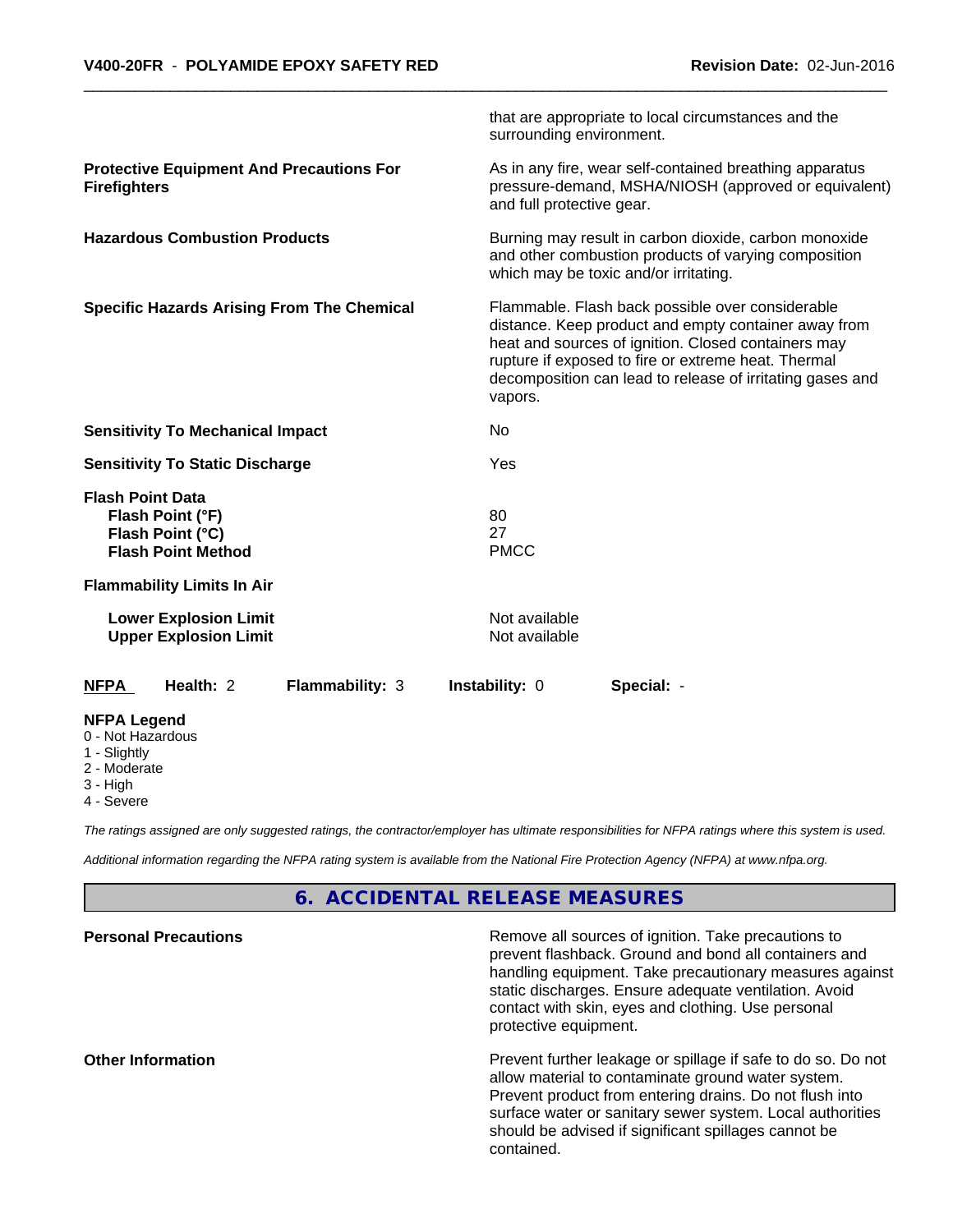non-sparking or explosion proof means to transfer material

to a sealed, appropriate container for disposal. Clean contaminated surface thoroughly. **7. HANDLING AND STORAGE Handling Handling Avoid contact with skin, eyes and clothing. Wear personal and <b>Handling Avoid contact with skin, eyes and clothing. Wear personal** protective equipment. Do not breathe vapors or spray mist. Use only in ventilated areas. Prevent vapor build-up by providing adequate ventilation during and after use. Take precautionary measures against static discharges. To avoid ignition of vapors by static electricity discharge, all metal parts of the equipment must be grounded. Keep away from heat, sparks and flame. Do not smoke. Extinguish all flames and pilot lights, and turn off stoves, heaters, electric motors and other sources of ignition during use and until all vapors are gone. Ignition and/or flash back may occur. **Storage Keep containers tightly closed in a dry, cool and get a dry and structure in a dry and structure in a dry and structure in a dry and structure in a dry and structure in a dry and structure in a dry and structure** well-ventilated place. Keep away from heat. Keep away from open flames, hot surfaces and sources of ignition. Keep in properly labeled containers. Keep out of the reach of children. **Incompatible Materials Incompatible with strong acids and bases and strong** oxidizing agents.

**Environmental Precautions** See Section 12 for additional Ecological Information.

**Methods For Clean-Up Dam up. Soak up with inert absorbent material. Use a** Dam up. Soak up with inert absorbent material. Use a

# **8. EXPOSURE CONTROLS / PERSONAL PROTECTION**

#### **Exposure Limits**

*No exposure limits have been established for this product.*

| <b>Chemical Name</b>        | <b>ACGIH</b>             | <b>Alberta</b>              | <b>British Columbia</b>       | <b>Ontario</b>              | Quebec                        |
|-----------------------------|--------------------------|-----------------------------|-------------------------------|-----------------------------|-------------------------------|
| Kaolin                      | $2 \text{ mg/m}^3$ - TWA | $2$ mg/m <sup>3</sup> - TWA | $2 \text{ mg/m}^3$ - TWA      | $2$ mg/m <sup>3</sup> - TWA | 5 mg/m <sup>3</sup> - TWAEV   |
| Xylene                      | 100 ppm - TWA            | 100 ppm - TWA               | 100 ppm - TWA                 | 100 ppm - TWA               | 100 ppm - TWAEV               |
|                             | 150 ppm - STEL           | 434 mg/m <sup>3</sup> - TWA | 150 ppm - STEL                | 150 ppm - STEL              | 434 mg/m <sup>3</sup> - TWAEV |
|                             |                          | 150 ppm - STEL              |                               |                             | 150 ppm - STEV                |
|                             |                          | 651 mg/m $3 -$ STEL         |                               |                             | 651 mg/m <sup>3</sup> - STEV  |
| Propylene glycol monomethyl | 50 ppm - TWA             | 100 ppm - TWA               | 50 ppm - TWA                  | 50 ppm - TWA                | 100 ppm - TWAEV               |
| ether                       | 100 ppm - STEL           | 369 mg/m <sup>3</sup> - TWA | 75 ppm - STEL                 | 100 ppm - STEL              | 369 mg/m <sup>3</sup> - TWAEV |
|                             |                          | 150 ppm - STEL              |                               |                             | 150 ppm - STEV                |
|                             |                          | 553 mg/m $3$ - STEL         |                               |                             | 553 mg/m <sup>3</sup> - STEV  |
| Ethyl benzene               | 20 ppm - TWA             | 100 ppm - TWA               | 20 ppm - TWA                  | 20 ppm - TWA                | 100 ppm - TWAEV               |
|                             |                          | 434 mg/m $3$ - TWA          |                               |                             | 434 mg/m <sup>3</sup> - TWAEV |
|                             |                          | 125 ppm - STEL              |                               |                             | 125 ppm - STEV                |
|                             |                          | 543 mg/m $3$ - STEL         |                               |                             | 543 mg/m $3 -$ STEV           |
| Triethylenetetramine        | N/E                      | N/E                         | N/E                           | 0.5 ppm - TWA               | N/E                           |
|                             |                          |                             |                               | $3$ mg/m <sup>3</sup> - TWA |                               |
|                             |                          |                             |                               | Danger of cutaneous         |                               |
|                             |                          |                             |                               | absorption                  |                               |
| Distillates, petroleum,     | N/E                      | N/E                         | $200$ mg/m <sup>3</sup> - TWA | N/E                         | N/E                           |
| hydrotreated light          |                          |                             | Skin absorption can           |                             |                               |
|                             |                          |                             | contribute to overall         |                             |                               |
|                             |                          |                             | exposure.                     |                             |                               |
| Titanium dioxide            | 10 mg/m $3$ - TWA        | 10 mg/m $3$ - TWA           | 10 mg/m $3$ - TWA             | 10 mg/m $3$ - TWA           | $10 \text{ mg/m}^3$ - TWAEV   |
|                             |                          |                             | $3$ mg/m <sup>3</sup> - TWA   |                             |                               |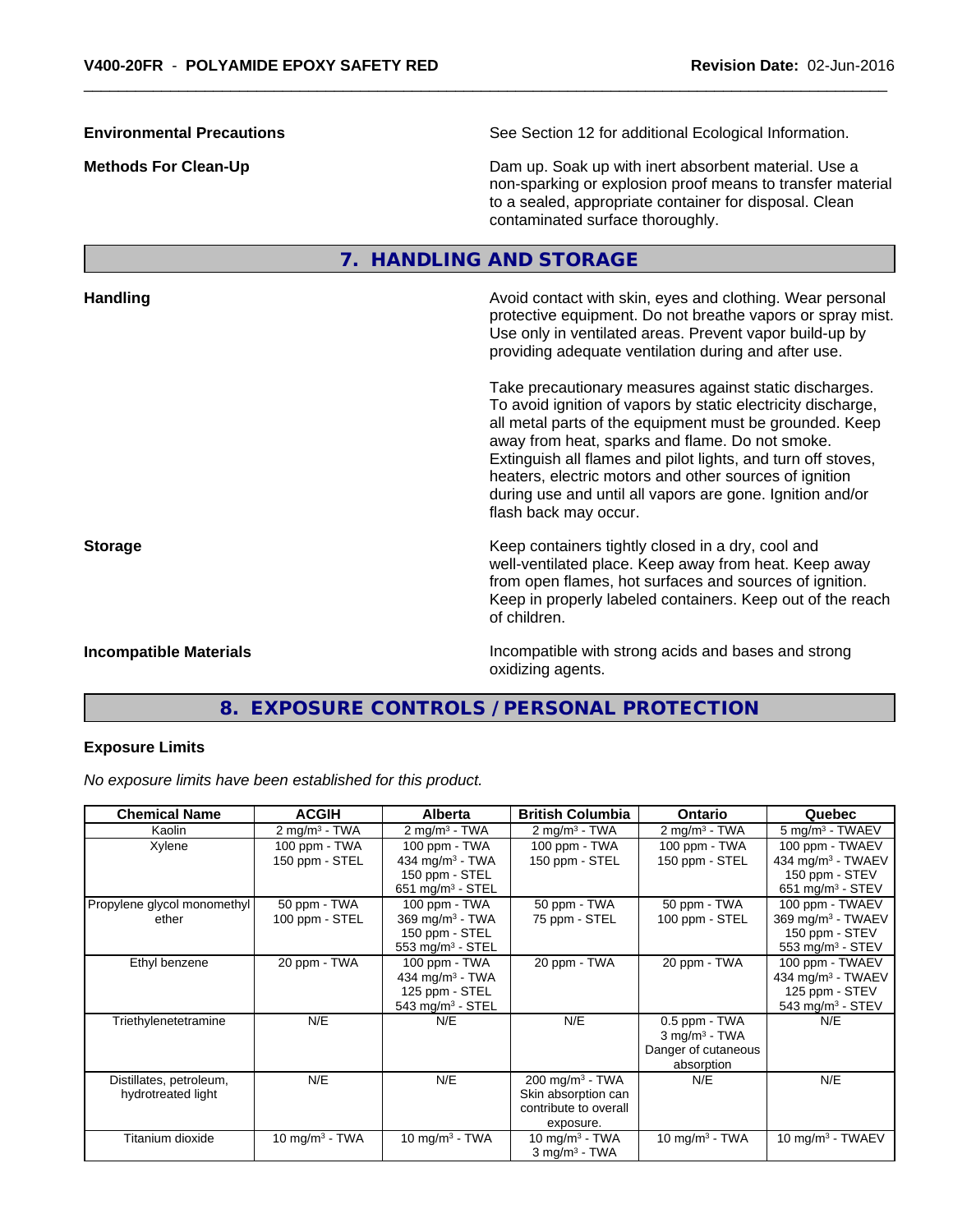#### **Legend**

ACGIH - American Conference of Governmental Industrial Hygienists Alberta - Alberta Occupational Exposure Limits British Columbia - British Columbia Occupational Exposure Limits Ontario - Ontario Occupational Exposure Limits Quebec - Quebec Occupational Exposure Limits N/E - Not established

# **Personal Protective Equipment Eye/Face Protection Safety glasses with side-shields.**

**Engineering Measures Ensure** Ensure adequate ventilation, especially in confined areas.

**Skin Protection Protection Protective gloves and impervious clothing. Respiratory Protection Network 1** and the Use only with adequate ventilation. In operations where exposure limits are exceeded, use a NIOSH approved respirator that has been selected by a technically qualified person for the specific work conditions. When spraying the product or applying in confined areas, wear a NIOSH approved respirator specified for paint spray or organic vapors.

**Hygiene Measures Avoid contact with skin, eyes and clothing. Remove and Avoid contact with skin, eyes and clothing. Remove and Avoid contact with skin, eyes and clothing. Remove and** wash contaminated clothing before re-use. Wash thoroughly after handling.

### **9. PHYSICAL AND CHEMICAL PROPERTIES**

| Appearance                                     | liquid                   |
|------------------------------------------------|--------------------------|
| Odor                                           | solvent                  |
| <b>Odor Threshold</b>                          | No information available |
| Density (Ibs/gal)                              | $9.5 - 9.8$              |
| <b>Specific Gravity</b>                        | $1.13 - 1.17$            |
| рH                                             | No information available |
| <b>Viscosity (cps)</b>                         | No information available |
| <b>Solubility</b>                              | No information available |
| <b>Water Solubility</b>                        | No information available |
| <b>Evaporation Rate</b>                        | No information available |
| <b>Vapor Pressure</b>                          | No information available |
| <b>Vapor Density</b>                           | No information available |
| Wt. % Solids                                   | $65 - 75$                |
| Vol. % Solids                                  | $55 - 65$                |
| Wt. % Volatiles                                | $25 - 35$                |
| Vol. % Volatiles                               | $35 - 45$                |
| <b>VOC Regulatory Limit (g/L)</b>              | < 340                    |
| <b>Boiling Point (°F)</b>                      | 248                      |
| <b>Boiling Point (°C)</b>                      | 120                      |
| <b>Freezing Point (°F)</b>                     | No information available |
| <b>Freezing Point (°C)</b>                     | No information available |
| Flash Point (°F)                               | 80                       |
| Flash Point (°C)                               | 27                       |
| <b>Flash Point Method</b>                      | <b>PMCC</b>              |
| <b>Flammability (solid, gas)</b>               | Not applicable           |
| <b>Upper Explosion Limit</b>                   | Not applicable           |
| <b>Lower Explosion Limit</b>                   | Not applicable           |
| <b>Autoignition Temperature (°F)</b>           | No information available |
| <b>Autoignition Temperature (°C)</b>           | No information available |
| Decomposition Temperature (°F)                 | No information available |
| Decomposition Temperature (°C)                 | No information available |
| <b>Partition Coefficient (n-octanol/water)</b> | No information available |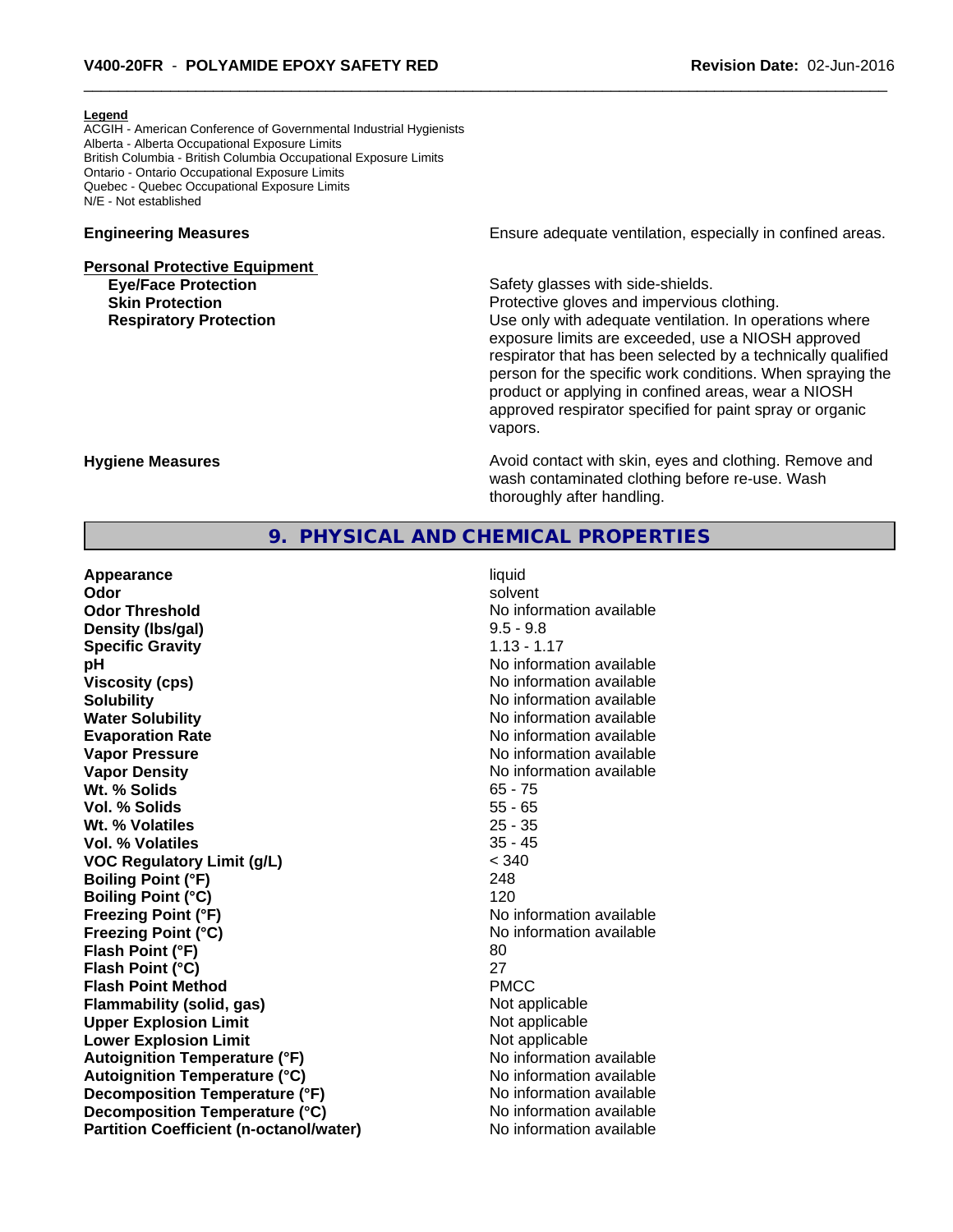# **10. STABILITY AND REACTIVITY**

| <b>Reactivity</b>                         | Not Applicable                                                                                                            |
|-------------------------------------------|---------------------------------------------------------------------------------------------------------------------------|
| <b>Chemical Stability</b>                 | Stable under normal conditions. Hazardous polymerisation<br>does not occur.                                               |
| <b>Conditions To Avoid</b>                | Keep away from open flames, hot surfaces, static<br>electricity and sources of ignition. Sparks. Elevated<br>temperature. |
| <b>Incompatible Materials</b>             | Incompatible with strong acids and bases and strong<br>oxidizing agents.                                                  |
| <b>Hazardous Decomposition Products</b>   | Thermal decomposition can lead to release of irritating<br>gases and vapors.                                              |
| <b>Possibility Of Hazardous Reactions</b> | None under normal conditions of use.                                                                                      |

**11. TOXICOLOGICAL INFORMATION**

#### **Product Information Information on likely routes of exposure**

**Acute Toxicity<br>Product Information** 

**Principal Routes of Exposure Exposure** Eye contact, skin contact and inhalation.

Repeated or prolonged exposure to organic solvents may lead to permanent brain and nervous system damage. Intentional misuse by deliberately concentrating and inhaling vapors may be harmful or fatal.

#### **Information on toxicological effects**

**Symptoms** No information available

### **Delayed and immediate effects as well as chronic effects from short and long-term exposure**

| Eye contact                   | Contact with eyes may cause irritation.                                                                          |
|-------------------------------|------------------------------------------------------------------------------------------------------------------|
| <b>Skin contact</b>           | May cause skin irritation and/or dermatitis. Prolonged skin                                                      |
|                               | contact may defat the skin and produce dermatitis.<br>Harmful by inhalation. High vapor / aerosol concentrations |
| <b>Inhalation</b>             | are irritating to the eyes, nose, throat and lungs and may                                                       |
|                               | cause headaches, dizziness, drowsiness,                                                                          |
|                               | unconsciousness, and other central nervous system                                                                |
|                               | effects.                                                                                                         |
| Ingestion                     | Harmful if swallowed. Ingestion may cause irritation to                                                          |
|                               | mucous membranes. Small amounts of this product                                                                  |
|                               | aspirated into the respiratory system during ingestion or                                                        |
|                               | vomiting may cause mild to severe pulmonary injury,                                                              |
|                               | possibly progressing to death.                                                                                   |
| <b>Sensitization:</b>         | No information available.                                                                                        |
| <b>Neurological Effects</b>   | No information available.                                                                                        |
| <b>Mutagenic Effects</b>      | No information available.                                                                                        |
| <b>Reproductive Effects</b>   | No information available.                                                                                        |
| <b>Developmental Effects</b>  | No information available.                                                                                        |
| <b>Target Organ Effects</b>   | No information available.                                                                                        |
| <b>STOT - single exposure</b> | May cause disorder and damage to the. Respiratory                                                                |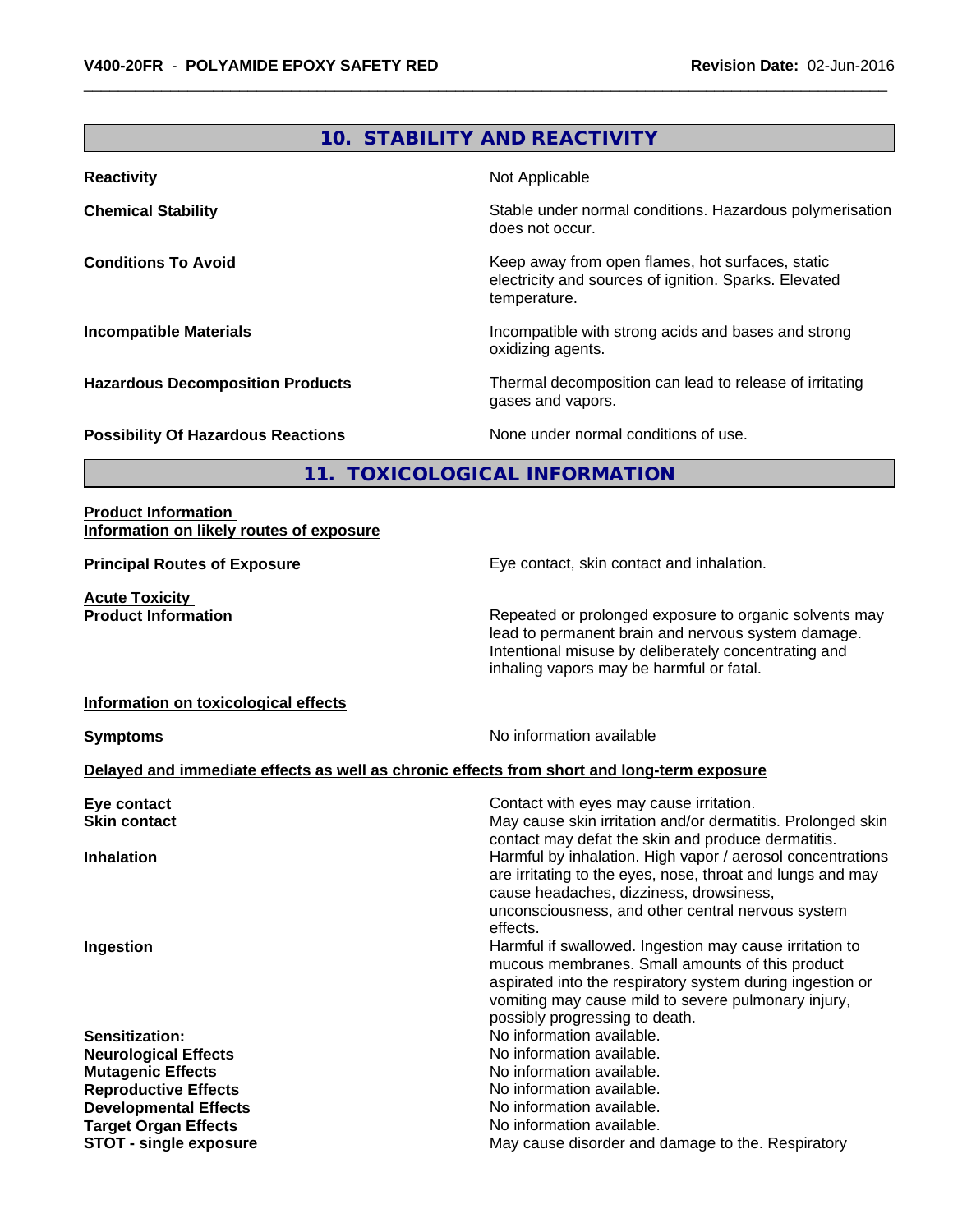#### system.

**STOT - repeated exposure** *Causes damage to organs through prolonged or repeated* exposure if inhaled. Central nervous system (CNS). Causes damage to organs through prolonged or repeated exposure.

**Other adverse effects** No information available.

**Aspiration Hazard** May be harmful if swallowed and enters airways. Small amounts of this product aspirated into the respiratory system during ingestion or vomiting may cause mild to severe pulmonary injury, possibly progressing to death.

#### **Numerical measures of toxicity**

#### **The following values are calculated based on chapter 3.1 of the GHS document**

| ATEmix (oral)                 | 5831 mg/ka |
|-------------------------------|------------|
| <b>ATEmix (dermal)</b>        | 4685 mg/ka |
| ATEmix (inhalation-dust/mist) | 5.6 ma/L   |
| ATEmix (inhalation-vapor)     | 473.6 ma/L |

#### **Component**

Kaolin LD50 Oral: > 5000 mg/kg (Rat) Benzyl alcohol LD50 Oral: 1230-1660 mg/kg (Rat) LD50 Dermal: 2,000 mg/kg (Rabbit) LC50 Inhalation (Vapor): > 5,000 mg/m<sup>3</sup> (Rat) Xylene LD50 Oral: 4300 mg/kg (Rat) LD50 Dermal: > 1700 mg/kg (Rabbit) LC50 Inhalation (Vapor): 5000 ppm (Rat, 4 hr.) Propylene glycol monomethyl ether LD50 Oral: 6,600 mg/kg (Rat) LD50 Dermal: 13,000 mg/kg (Rabbit) LC50 Inhalation (Vapor): 10,000 ppm (Rat) Solvent naphtha, petroleum, light aromatic LD50 Oral: 8400 mg/kg (Rat) Ethyl benzene LD50 Oral: mg/kg (Rat) LD50 Dermal: > mg/kg (Rabbit) LC50 Inhalation (Vapor): mg/m<sup>3</sup> (Rat, 2 hr.) 1,2,4-Trimethylbenzene LD50 Oral: 5000 mg/kg (Rat) LC50 Inhalation (Vapor): 18000 mg/m<sup>3</sup> (Rat, 4 hr.) **Triethylenetetramine** LD50 Oral: 2500 mg/kg (Rat) LD50 Dermal: 805 mg/kg (Rabbit) Distillates, petroleum, hydrotreated light LD50 Oral: > 5,000 mg/kg (Rat) LD50 Dermal: > 3,000 mg/kg (Rabbit) Titanium dioxide LD50 Oral: > 10000 mg/kg (Rat)

#### **Chronic Toxicity**

#### **Carcinogenicity** *The information below indicateswhether each agency has listed any ingredient as a carcinogen:.*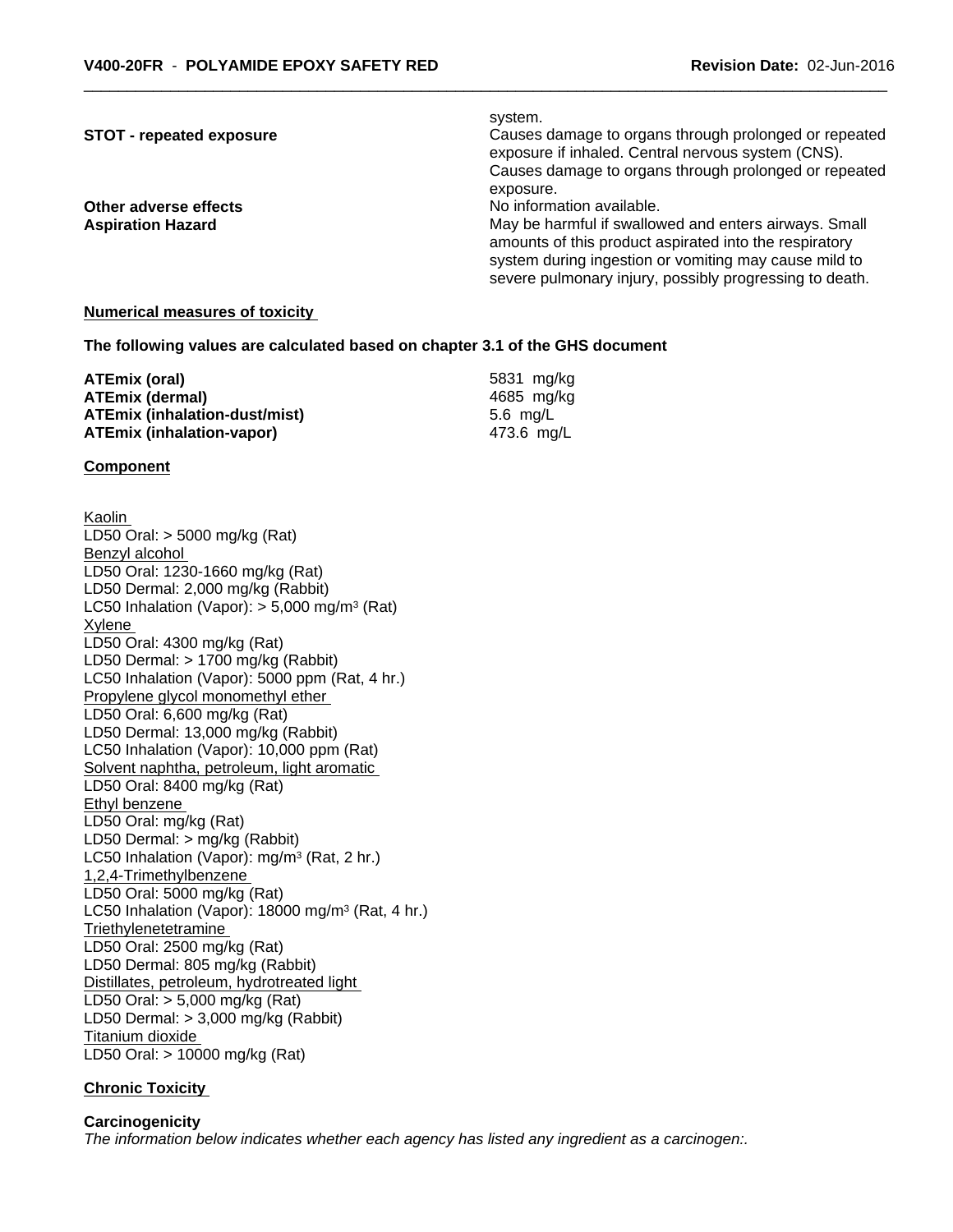| <b>Chemical Name</b> | <b>IARC</b>                    | <b>NTP</b> |
|----------------------|--------------------------------|------------|
|                      | 2B - Possible Human Carcinogen |            |
| Ethyl benzene        |                                |            |
|                      | 2B - Possible Human Carcinogen |            |
| Titanium dioxide     |                                |            |

Although IARC has classified titanium dioxide as possibly carcinogenic to humans (2B), their summary concludes: "No significant exposure to titanium dioxide is thought to occur during the use of products in which titanium dioxide is bound to other materials, such as paint."

#### **Legend**

IARC - International Agency for Research on Cancer NTP - National Toxicity Program OSHA - Occupational Safety & Health Administration

**12. ECOLOGICAL INFORMATION**

### **Ecotoxicity Effects**

The environmental impact of this product has not been fully investigated.

#### **Product Information**

#### **Acute Toxicity to Fish**

No information available

#### **Acute Toxicity to Aquatic Invertebrates**

No information available

#### **Acute Toxicity to Aquatic Plants**

No information available

#### **Persistence / Degradability**

No information available.

#### **Bioaccumulation / Accumulation**

No information available.

#### **Mobility in Environmental Media**

No information available.

#### **Ozone**

No information available

#### **Component**

#### **Acute Toxicity to Fish**

Xylene LC50: 13.5 mg/L (Rainbow Trout - 96 hr.) Ethyl benzene LC50: 12.1 mg/L (Fathead Minnow - 96 hr.) Titanium dioxide  $LC50:$  > 1000 mg/L (Fathead Minnow - 96 hr.)

#### **Acute Toxicity to Aquatic Invertebrates**

Ethyl benzene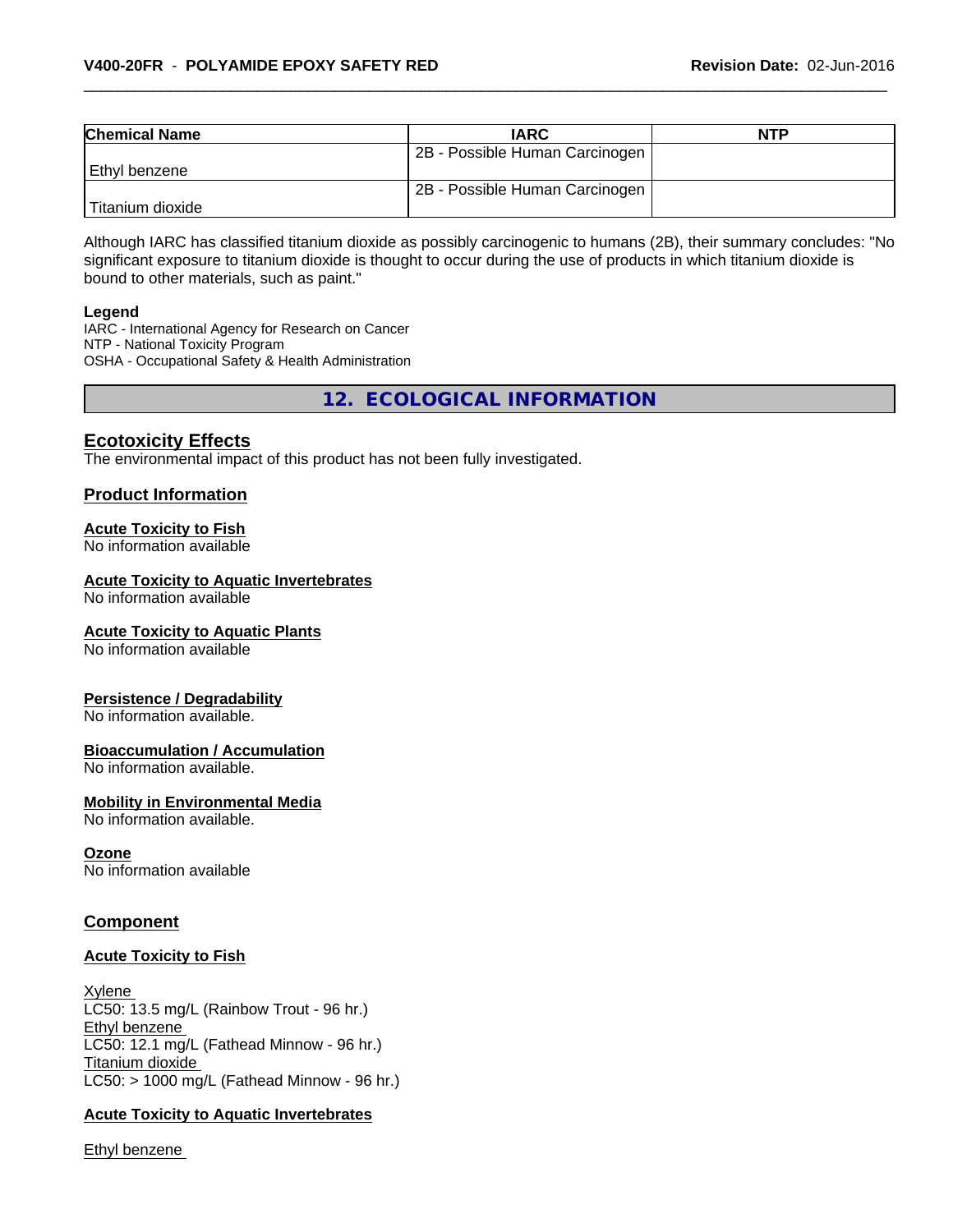EC50: 1.8 mg/L (Daphnia magna - 48 hr.)

#### **Acute Toxicity to Aquatic Plants**

#### Ethyl benzene

EC50: 4.6 mg/L (Green algae (Scenedesmus subspicatus), 72 hrs.)

# **13. DISPOSAL CONSIDERATIONS**

**Waste Disposal Method** Dispose of in accordance with federal, state, provincial, and local regulations. Local requirements may vary, consult your sanitation department or state-designated environmental protection agency for more disposal options.

**Empty Container Warning <b>Emptied** Containers may retain product residue. Follow label warnings even after container is emptied. Residual vapors may explode on ignition.

#### **14. TRANSPORT INFORMATION**

#### **TDG**

**Proper Shipping Name Paint Hazard Class** 3 **UN-No** UN1263 **Packing Group III Description** UN1263, Paint, 3, III

#### **ICAO / IATA ICAO / IATA Contact the preparer for further information.**

**IMDG / IMO IMO Contact the preparer for further information.** 

#### **15. REGULATORY INFORMATION**

#### **International Inventories**

**TSCA: United States** Yes - All components are listed or exempt. **DSL: Canada** Yes - All components are listed or exempt.

#### **National Pollutant Release Inventory (NPRI)**

#### **NPRI Parts 1- 4**

This product contains the following Parts 1-4 NPRI chemicals:

| <b>Chemical Name</b>              | <b>CAS-No</b>  | Weight % (max) | <b>NPRI Parts 1-4</b> |
|-----------------------------------|----------------|----------------|-----------------------|
| Benzyl alcohol                    | $100 - 51 - 6$ | 7 - 13%        | Listed                |
| Xvlene                            | 1330-20-7      | $5 - 10%$      | Listed                |
| Propylene glycol monomethyl ether | 107-98-2       | $5 - 10%$      | Listed                |
| Ethyl benzene                     | $100 - 41 - 4$ | - 5%           | Listed                |
| 1,2,4-Trimethylbenzene            | 95-63-6        | - 5%           | Listed                |
|                                   |                |                |                       |

#### **NPRI Part 5**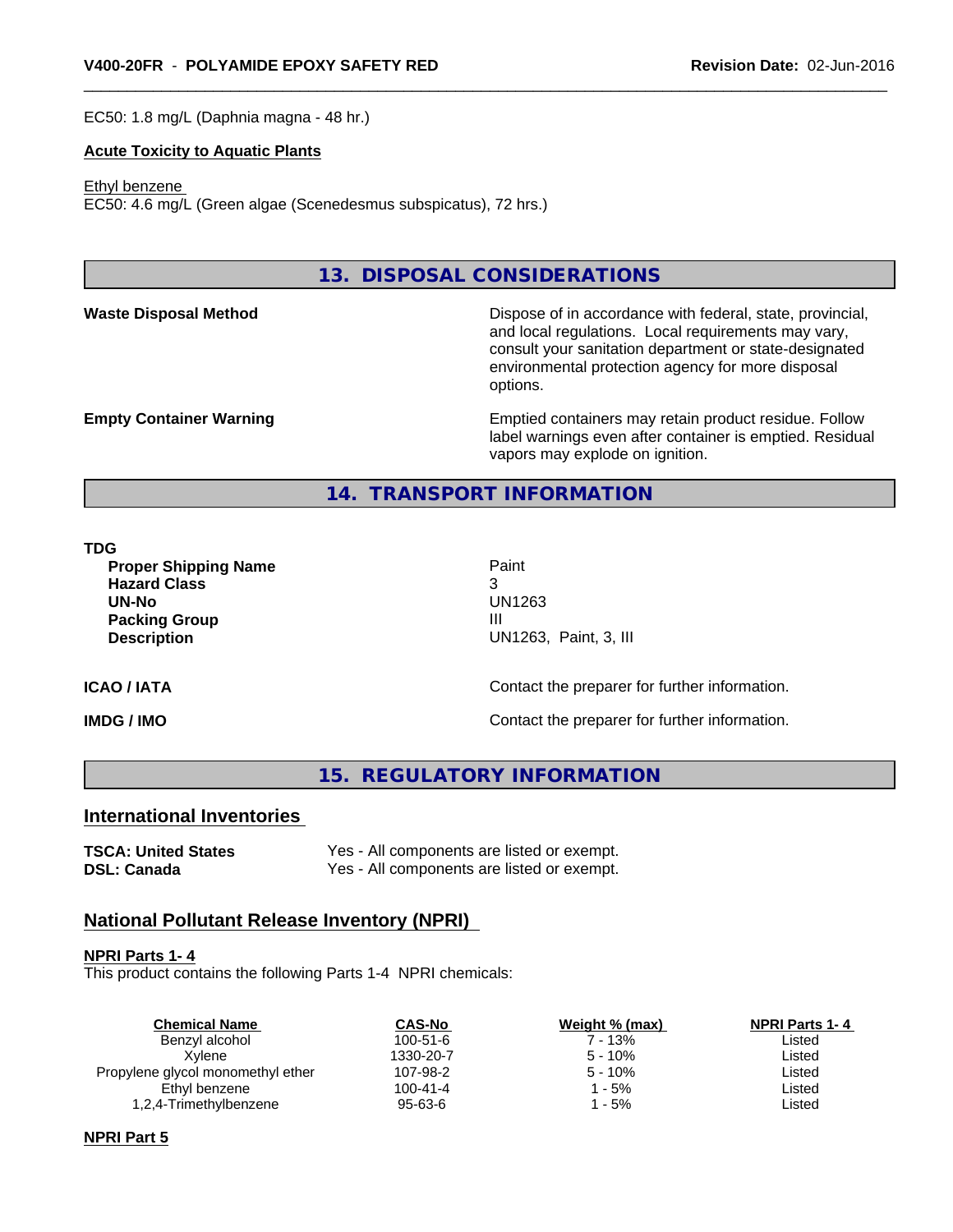This product contains the following NPRI Part 5 Chemicals:

| <b>Chemical Name</b>                 | <b>CAS-No</b> | Weight % (max) | <b>NPRI Part 5</b> |  |
|--------------------------------------|---------------|----------------|--------------------|--|
| Xvlene                               | 1330-20-7     | $5 - 10%$      | Listed             |  |
| Solvent naphtha, petroleum, light    | 64742-95-6    | $3 - 7%$       | Listed             |  |
| aromatic                             |               |                |                    |  |
| 1,2,4-Trimethylbenzene               | $95 - 63 - 6$ | 1 - 5%         | Listed             |  |
| Distillates, petroleum, hydrotreated | 64742-47-8    | l - 5%         | Listed             |  |
| light                                |               |                |                    |  |

#### **WHMIS Regulatory Status**

This product has been classified in accordance with the hazard criteria of the Hazardous Products Regulations (HPR) and the SDS contains all the information required by the HPR.

| 16. OTHER INFORMATION |
|-----------------------|
|-----------------------|

**Flammability: 3 Reactivity: 0 PPE: -**

| HMIS -             | Health: $2^*$ | <b>Flamma</b> |
|--------------------|---------------|---------------|
| <b>HMIS Legend</b> |               |               |

0 - Minimal Hazard

1 - Slight Hazard

2 - Moderate Hazard

3 - Serious Hazard

4 - Severe Hazard

**- Chronic Hazard** 

X - Consult your supervisor or S.O.P. for "Special" handling instructions.

*Note: The PPE rating has intentionally been left blank. Choose appropriate PPE that will protect employees from the hazards the material will present under the actual normal conditions of use.*

*Caution: HMISÒ ratings are based on a 0-4 rating scale, with 0 representing minimal hazards or risks, and 4 representing significant hazards or risks. Although HMISÒ ratings are not required on MSDSs under 29 CFR 1910.1200, the preparer, has chosen to provide them. HMISÒ ratings are to be used only in conjunction with a fully implemented HMISÒ program by workers who have received appropriate HMISÒ training. HMISÒ is a registered trade and service mark of the NPCA. HMISÒ materials may be purchased exclusively from J. J. Keller (800) 327-6868.*

**WARNING!** If you scrape, sand, or remove old paint, you may release lead dust. LEAD IS TOXIC. EXPOSURE TO LEAD DUST CAN CAUSE SERIOUS ILLNESS, SUCH AS BRAIN DAMAGE, ESPECIALLY IN CHILDREN. PREGNANT WOMEN SHOULD ALSO AVOID EXPOSURE.Wear a NIOSH approved respirator to control lead exposure. Clean up carefully with a HEPA vacuum and a wet mop. Before you start, find out how to protect yourself and your family by logging onto Health Canada @

http://www.hc-sc.gc.ca/ewh-semt/contaminants/lead-plomb/asked\_questions-questions\_posees-eng.php.

| <b>Prepared By</b>                                  | <b>Product Stewardship Department</b><br>Benjamin Moore & Co.<br>101 Paragon Drive<br>Montvale, NJ 07645<br>855-724-6802 |  |
|-----------------------------------------------------|--------------------------------------------------------------------------------------------------------------------------|--|
| <b>Revision Date:</b><br><b>Reason For Revision</b> | 02-Jun-2016<br>Not available                                                                                             |  |

#### **Disclaimer**

The information contained herein is presented in good faith and believed to be accurate as of the effective date shown above. This information is furnished without warranty of any kind. Employers should use this information only as a **supplement to other information gathered by them and must make independent determination of suitability and** completeness of information from all sources to assure proper use of these materials and the safety and health of employees. Any use of this data and information must be determined by the user to be in accordance with applicable